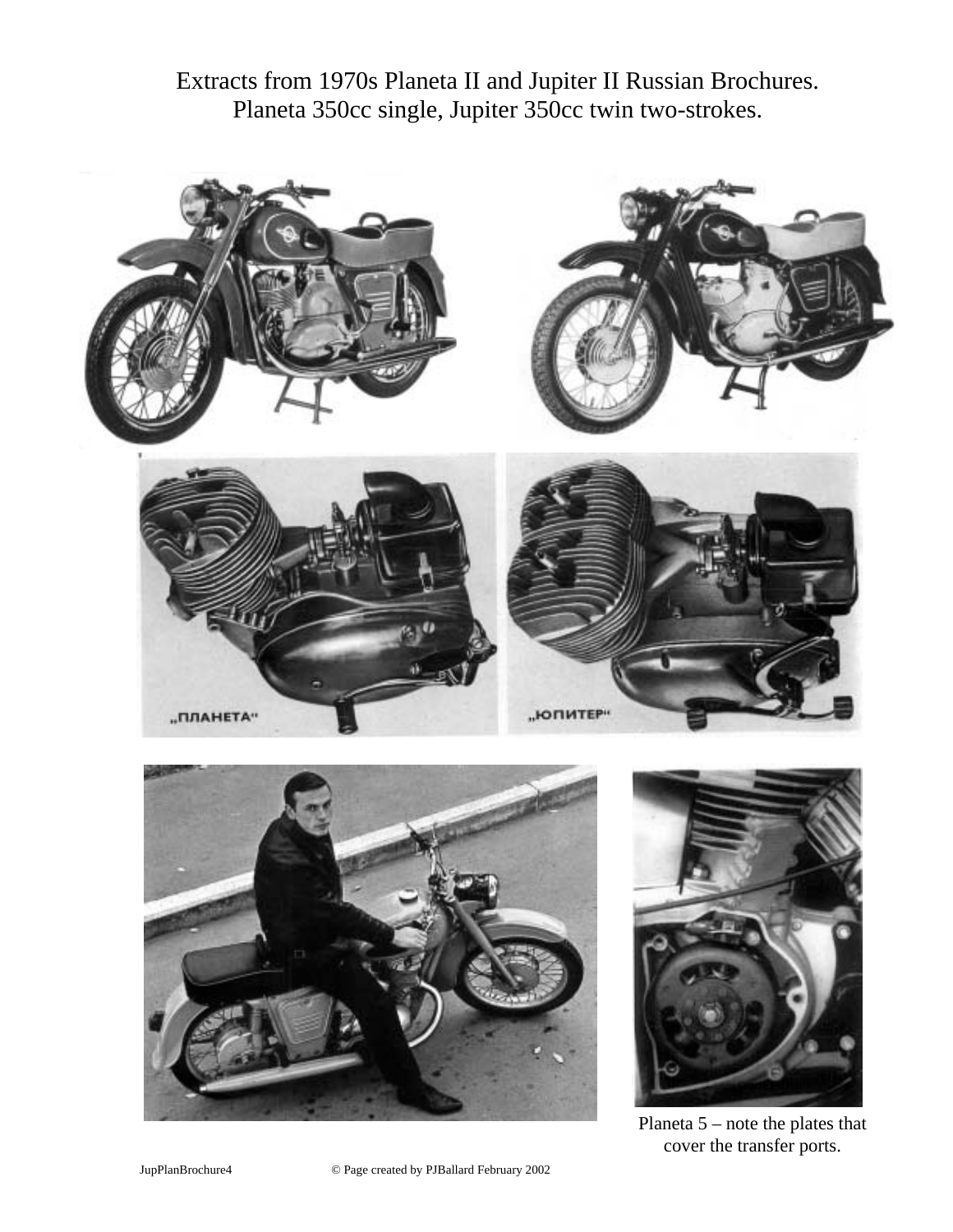

The Ishevsk Planeta and Jupiter II and III two strokes have much in common, including suspension, wheels and brakes, controls, dynamo, tank and seats. The Jupiter was often used with a sidecar, but the very smooth engine did also make it a pleasant solo machine. The Planetas shown here have a single cylinder 350cc engine with twin exhaust ports and hence twin silencers. There were alternative transfer port sizes achieved by replacing the plates on the sides of the cylinders, these changed the characteristics from a plodding torquey motor to one even more lifeless! The Planetas shown here are not to be confused with the 1974 Planeta Sport shown elsewhere in this book. They were produced at the same time but shared no significant parts at all.

The sidecars shown here are interesting and now very rare due to vicious attacks from ferrous oxide.



Planeta 5 and Jupiter 5 featured in Italian language brochure 1988 Planeta 5 – 346cc single two stroke22 bhp 158kg 75mph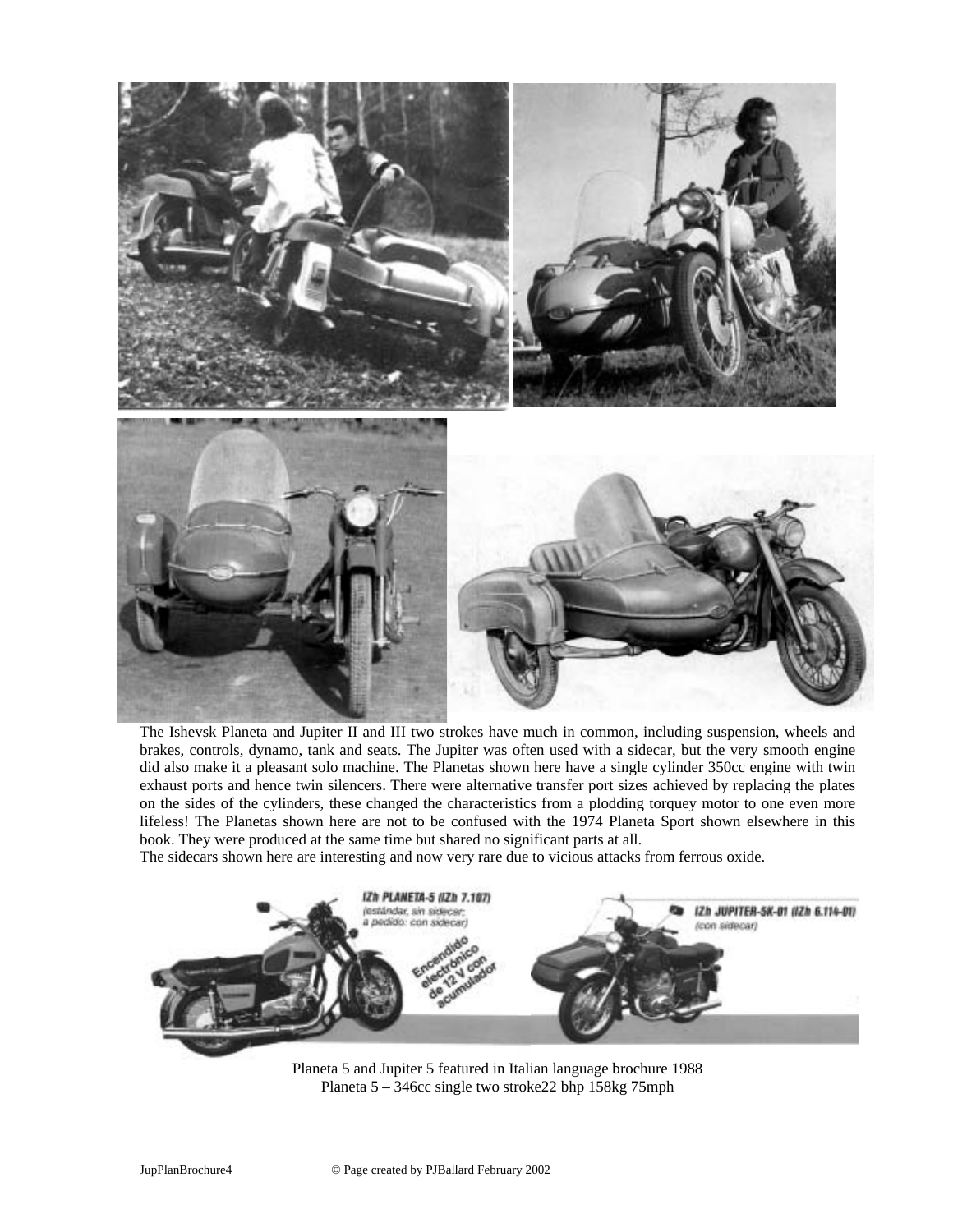

Above – such a relaxed life style with a Planeta

Right – One of the latest creations from the Ish factory design team - but it must be so cool now to have a 350cc water cooled two stroke in chopper style. An adventurous project!